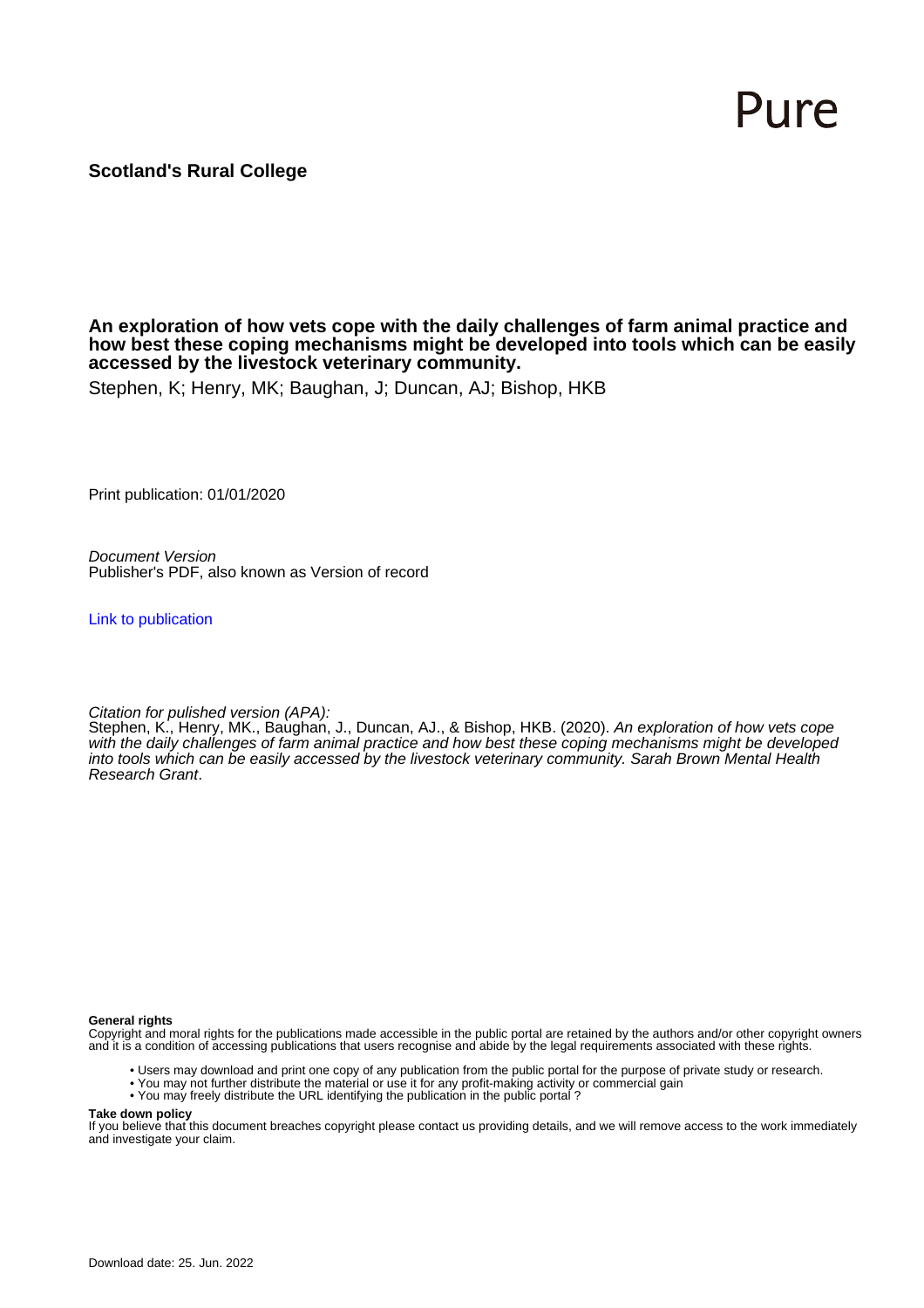

**RCVS Mind Matters Initiative Sarah Brown Mental Health Research Grant (Year 1)**

*An exploration of how vets cope with the daily challenges of farm animal practice and how best these coping mechanisms might be developed into tools which can be easily accessed by the livestock veterinary community.*



**[www.howfarmvetscope.co.uk](http://www.howfarmvetscope.co.uk/)** 

**PROJECT REPORT**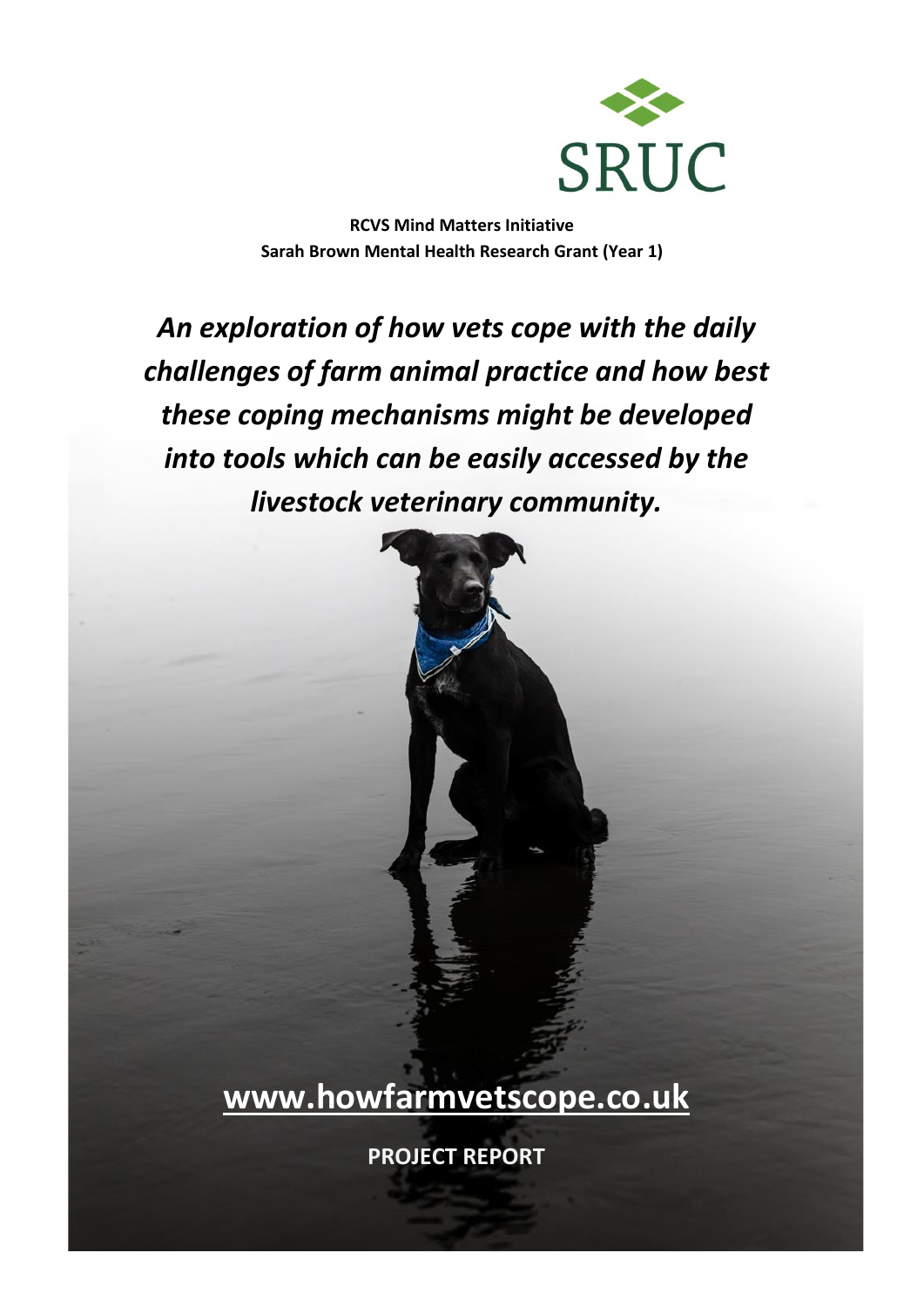# Contents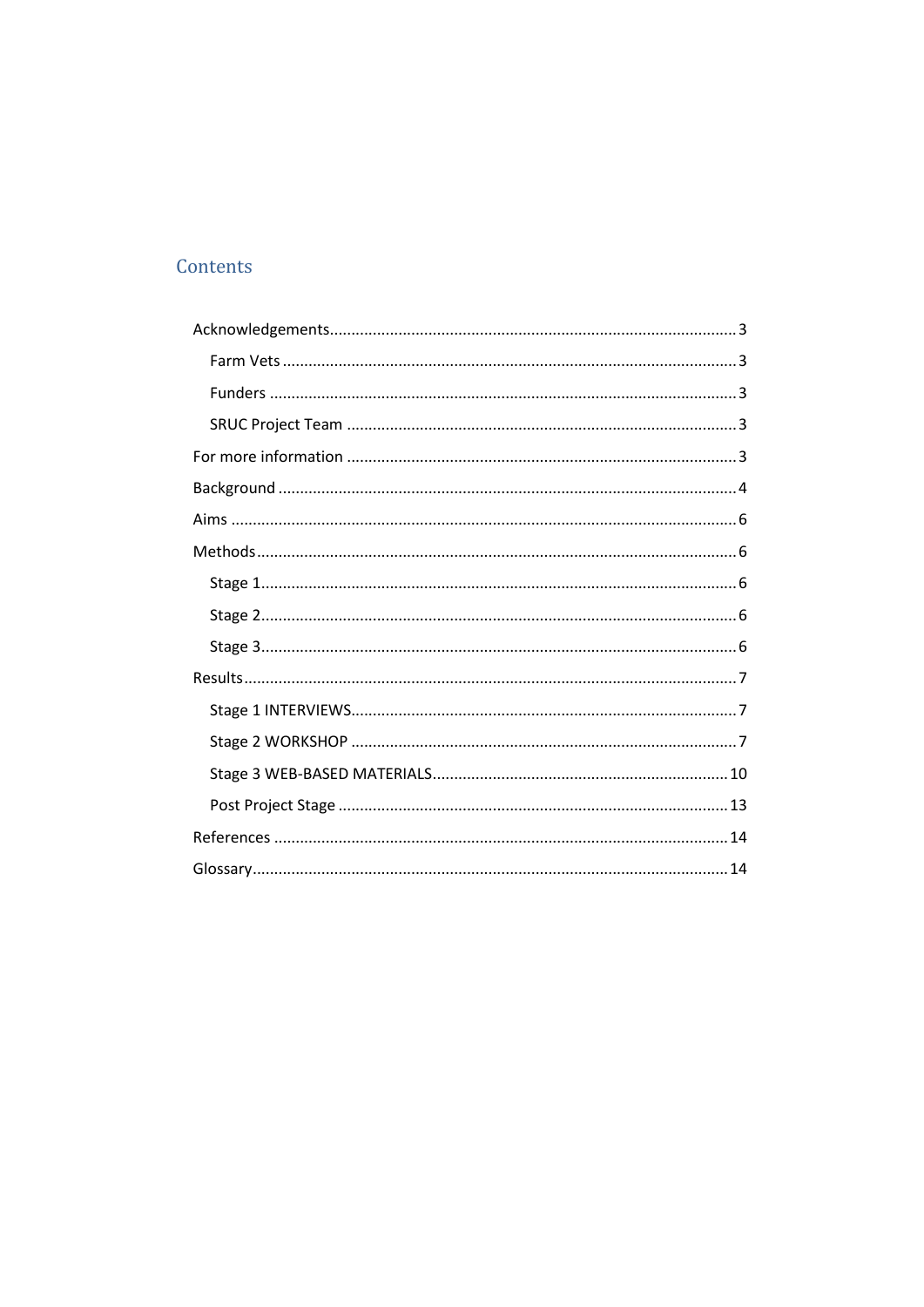# <span id="page-3-0"></span>Acknowledgements

#### <span id="page-3-1"></span>Farm Vets

This project has relied heavily on the input of farm animal vets, from the initial concept through to the development of the web based resources outlined in Stage 3 of this report and available at: [www.howfarmvetscope.co.uk.](http://www.howfarmvetscope.co.uk/)

We would like to acknowledge BCVA for their interest and for supporting the recruitment of Congress attendees to the project, not least James Russell. We would like to thank Westpoint Vets for their interest and for promoting the study to their staff.

We would like to thank every farm vet who was interviewed, those who took part in the workshop and who provided feedback at the alpha testing stage. It has been an immense privilege for our team to have been given such an insight into the very personal, sometimes painful experiences which were described during interviews.

We hope that the outputs of the project, now and in the future, will be useful to others in the profession as a result of the contribution of participating vets.

# <span id="page-3-2"></span>Funders

RCVS Mind Matters Initiative, Sarah Brown Mental Health Research Grant, Year 1.

# <span id="page-3-3"></span>SRUC Project Team

I would like to thank staff at SRUC who were part of the project team; Jo Baughan, Dr Andrew Duncan, Madeleine Henry, Hannah Bishop. The project was helped by various others at SRUC, not least Prof George Gunn, Jane Brennan, Dr Susan MacMillan and Eilidh Corr.

*Dr Kate Stephen*

# <span id="page-3-4"></span>For more information

For more information about the project and post project plans, please contact Dr Kate Stephen, SRUC An Lochran, Inverness Campus, INVERNESS IV2 5NA. E: [kate.stephen@sruc.ac.uk](mailto:kate.stephen@sruc.ac.uk)

> Photos: patrick-hendry-0\_prHYcxSdc-unsplash patrick-hendry-VDbpb-ik7uM-unsplash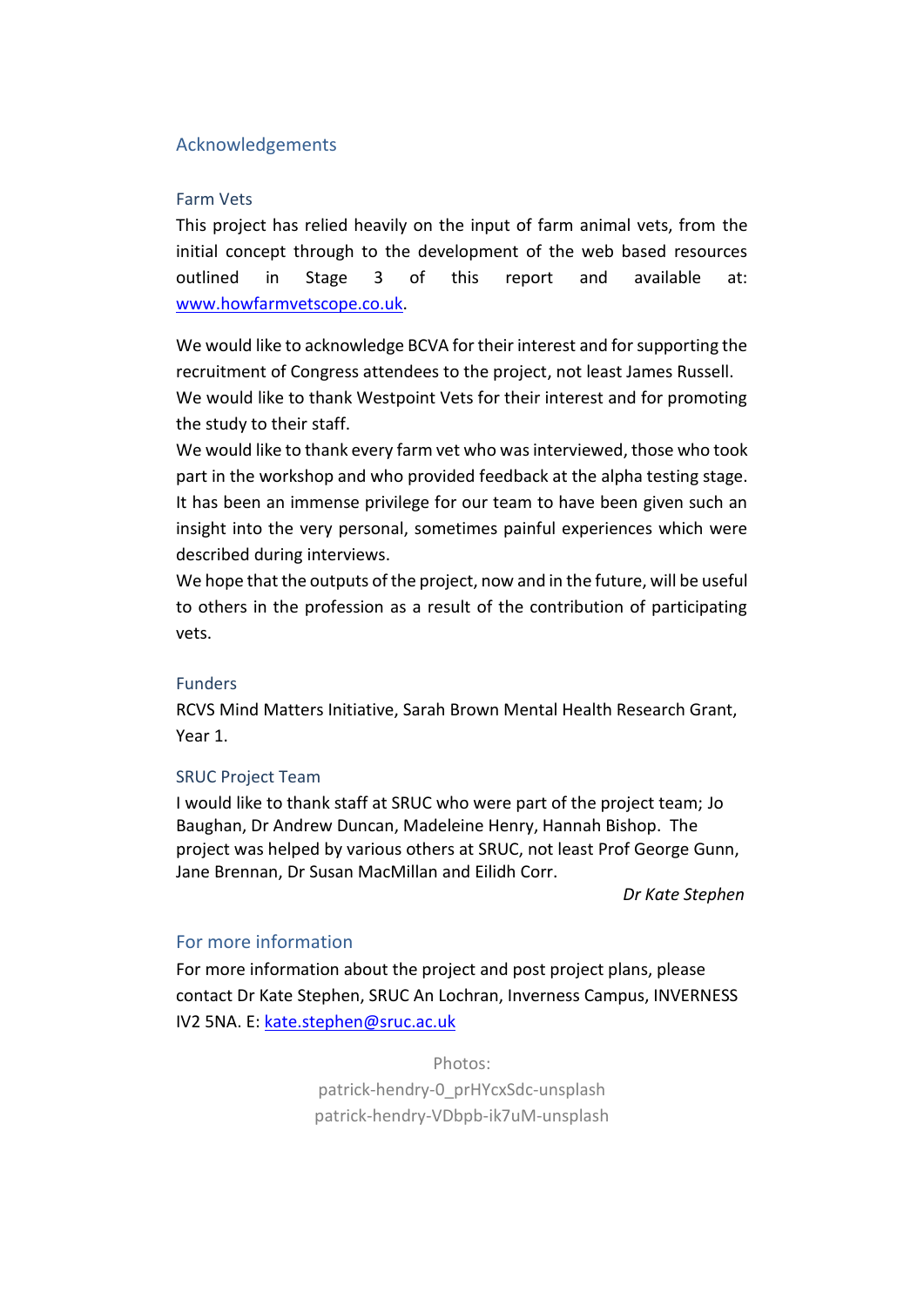# <span id="page-4-0"></span>**Background**

This proposal was inspired by vets recounting their experiences in relation to the control of livestock disease<sup>1</sup> as well as published research about stress and mental health in the veterinary profession and the challenges of farm animal veterinary practice (O'Connor, 2019; McCann et al., 2019; Bartram & Baldwin, 2010; Bartram et al., 2010; Platt et al., 2012; Stoewen, 2015).

Eleven farm animal vets practicing in Scotland were interviewed in 2018 about their experiences and perceived role in managing livestock diseases. They described being 'flat to the boards' just keeping up with what they have to do and a sense that they are 'running to stand still'<sup>1</sup>. They described the challenge of just getting through the day, especially when this involves routine tasks such as large herd vaccinations. Having been motivated to join the profession to help keep animals healthy, they described how, at times, they found dealing with disease and its consequences as disheartening<sup>1</sup>. The descriptions resonate with the findings of O'Connor (2019) in her study of the sources of work stress in veterinary practice in the UK.

Vets interviewed described sometimes feeling a sense of dread when responding to a request for a farm visit to see a sick animal and the personal impact of witnessing the effects of disease<sup>1</sup>. They have described anxiety in relation to the fear of being misunderstood and of making a mistake, compounded by the knowledge that farming businesses are so reliant on their input<sup>1</sup>. They can feel that they are being directly or indirectly blamed, may blame themselves when cattle are affected by disease and can question the efficacy of their role<sup>1</sup> (McCann et al., 2019).

Along with these challenges, the vets also described how satisfying and rewarding it is when they see the positive impacts of their work<sup>1</sup>. The findings are similar to those of Cake et al. (2015) in that vets are motivated to make a difference and take pride in their work. However, feedback relating to the positive impacts of their work is often received by chance or belatedly through the success and satisfaction of farmers, only observed when a farm is revisited to find an improvement in the health of the livestock<sup>1</sup>.

<sup>&</sup>lt;sup>1</sup> Transcripts of interviews with UK vets conducted by SRUC ERU as part of Objective 2.2(iv) of Research Deliverable (RD) 2.2.6 of the Strategic Research Programme 2016-2021 between January and March 2018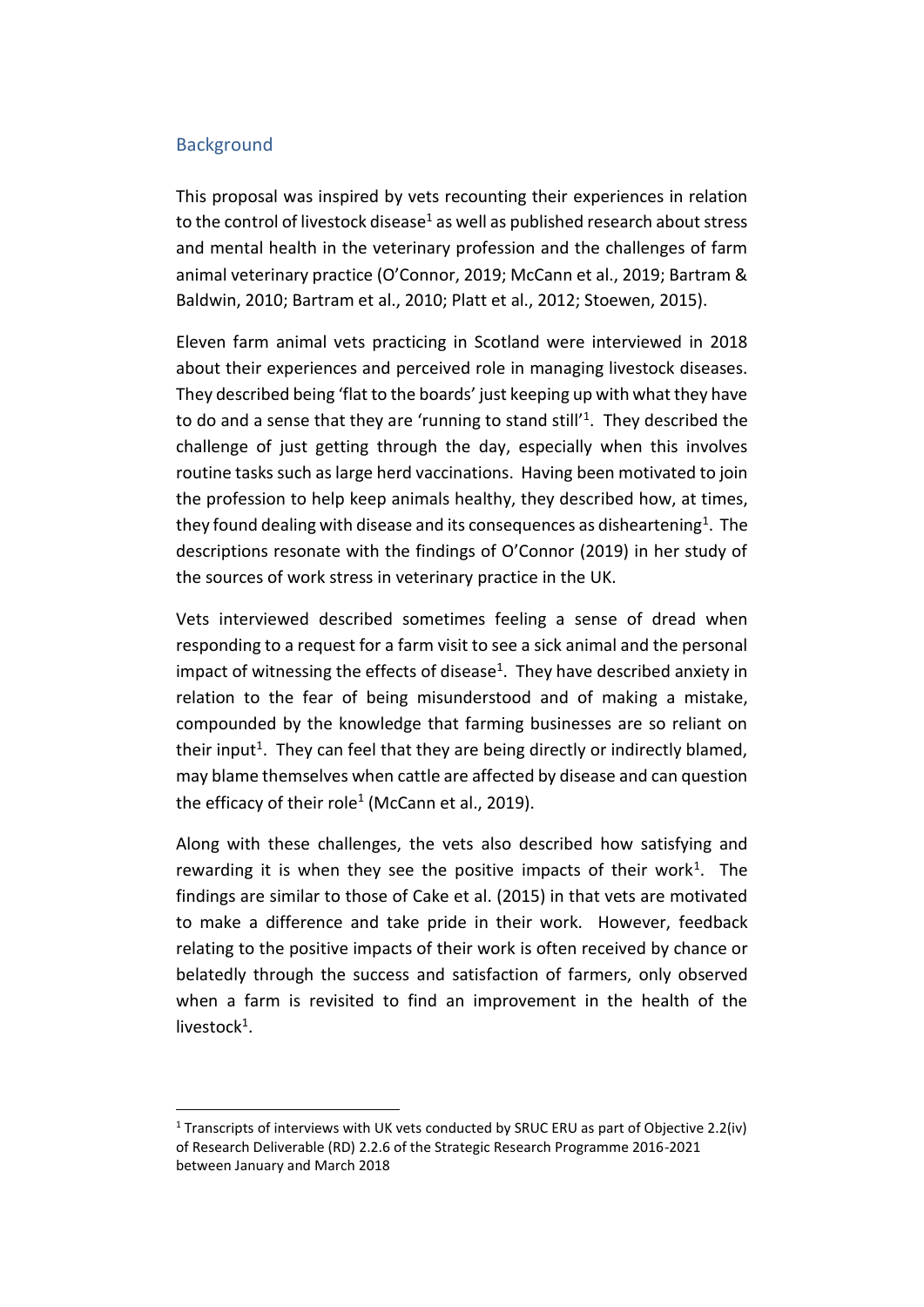It is clear from the literature (Bartram & Baldwin, 2010; Platt et al., 2012; Stoewen, 2015) and from our own findings (McCann et al., 2019) that vets experience a range of challenges which can have a negative impact on their mental health and wellbeing. To compound these challenges, they often work alone and, depending on the size, culture and ethos of the practice in which they are based, may find it difficult to share how they feel with their colleagues. As well as the challenges of workload and being on call, it can also be difficult for vets living in rural communities to separate their professional and social identities. In common with other rural professionals, vets can be approached by members of the community with work-related questions when they are off duty which can make it difficult to switch off and relax.

Veterinary school graduates have been characterised as high achieving individuals; levels of competition for places and entry qualifications are high (Cardwell & Lewis, 2017). Veterinary graduates have been described as having "tendencies to perfectionism, conscientiousness, and neuroticism … with a preference for working with animals rather than people" (Stoewen, 2015). These tendencies, which can contribute to social isolation, are risk factors for mental illness (Bartram & Baldwin, 2010). As a consequence, the development of coping resources for vets has been recommended (Wallace, 2017).

A systematic review of suicidal behaviour in veterinary surgeons recommended that "prevention strategies should take a holistic approach" (Platt et al., 2012). A policy report from the Mental Health Foundation (Goldie et al., 2016) recommended that mental health improvement should be "integrated into daily work" and that messages and interventions should be "tailored to meet specific needs". This suggests that any initiative to support mental wellbeing in farm animal vets should involve farm animal vets, drawing from and focussing on their own positive experiences, and harnessing factors that can support wellbeing (Bartram et al., 2010).

Mobile phones "lend themselves to mental health care" (Proudfoot, 2013) and although more research is needed, "the evidence to date points to mHealth programs being acceptable and are effective at assisting individuals to effectively monitor and manage their mental health, leading to improved outcomes" (Proudfoot, 2013). A number of apps for wellbeing and mental health are available but the authors have found none tailored to meet the specific needs of vets, let alone farm animal vets.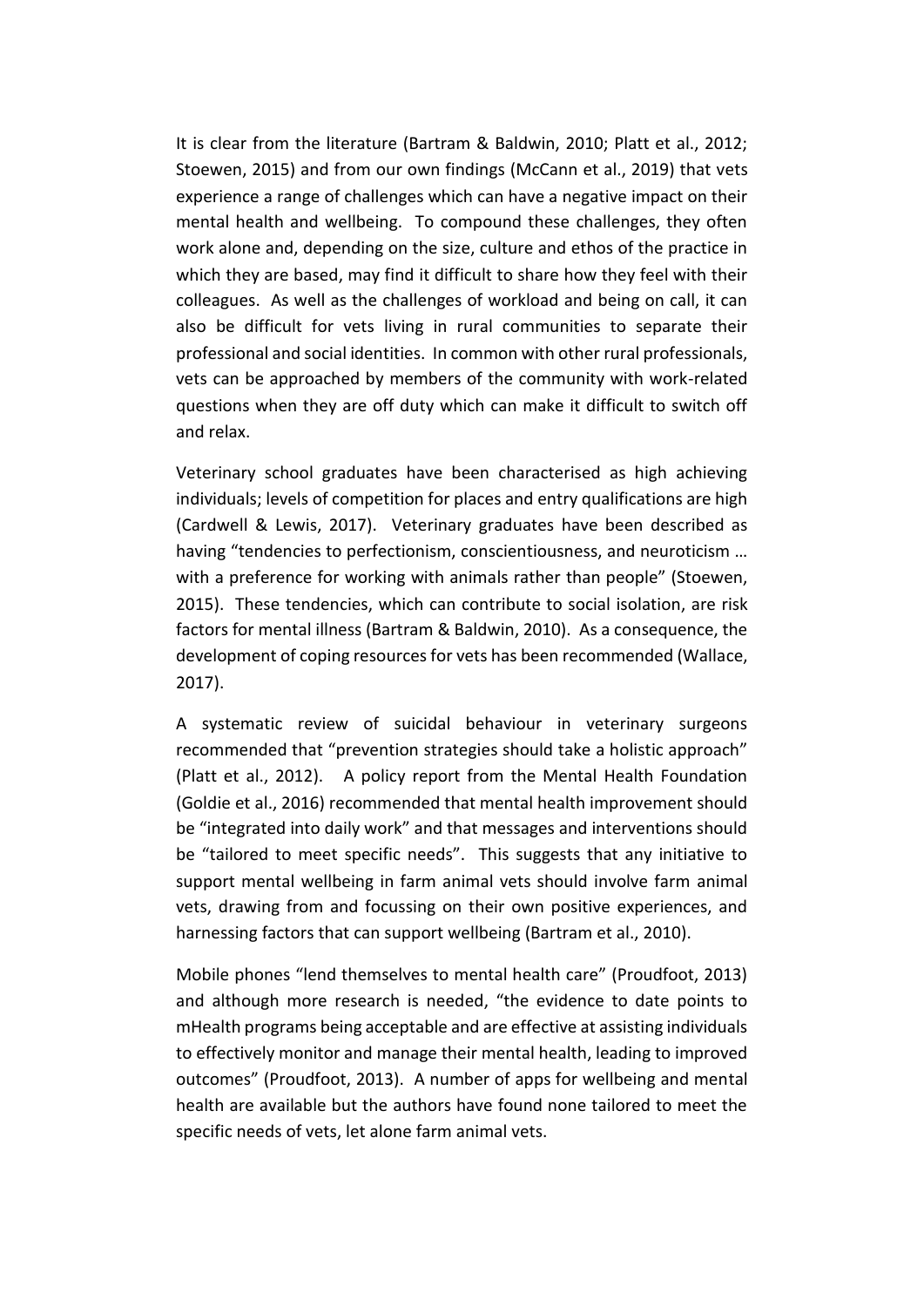#### <span id="page-6-0"></span>Aims

By gathering the views and experiences of farm animal vets, the project aimed to identify mechanisms which could be used to (a) promote job satisfaction and (b) to break the cycle of negative thoughts that occur during periods of poor mental wellbeing or in response to setbacks and failure.

The project aimed to adopt a co-production approach to ensure vets were involved at every stage.

# <span id="page-6-1"></span>**Methods**

# <span id="page-6-2"></span>Stage 1

Telephone interviews were used to gather data relating to the routine activities in farm animal veterinary practice and to capture the language used by vets to describe their experiences, both negative and positive. Vets were asked to describe how they coped with the challenges they faced and how they would advise others facing similar challenges.

There were three broad interview questions:

- 1) What routine activities give you job satisfaction / what are the best bits about your job?
- 2) What routine activities / aspects of the job do you find demotivating or demoralising and what helps you to cope with challenges, setbacks, failures, and mistakes?
- 3) What do you think would help vets to cope & to support their mental health and wellbeing? (A list of potential options was available to interviewers to use as a prompt.)

# <span id="page-6-3"></span>Stage 2

A workshop was held where initial analysis of interviews was presented. Potential interventions which could be developed and tested within the project timeframe were discussed. The workshop concluded by capturing feedback and deciding the priorities for Stage 3.

# <span id="page-6-4"></span>Stage 3

A proof of concept shiny app was built based on content and input provided by vets in Stages 1 and 2. This was tested by vets and a final version was built based on feedback received.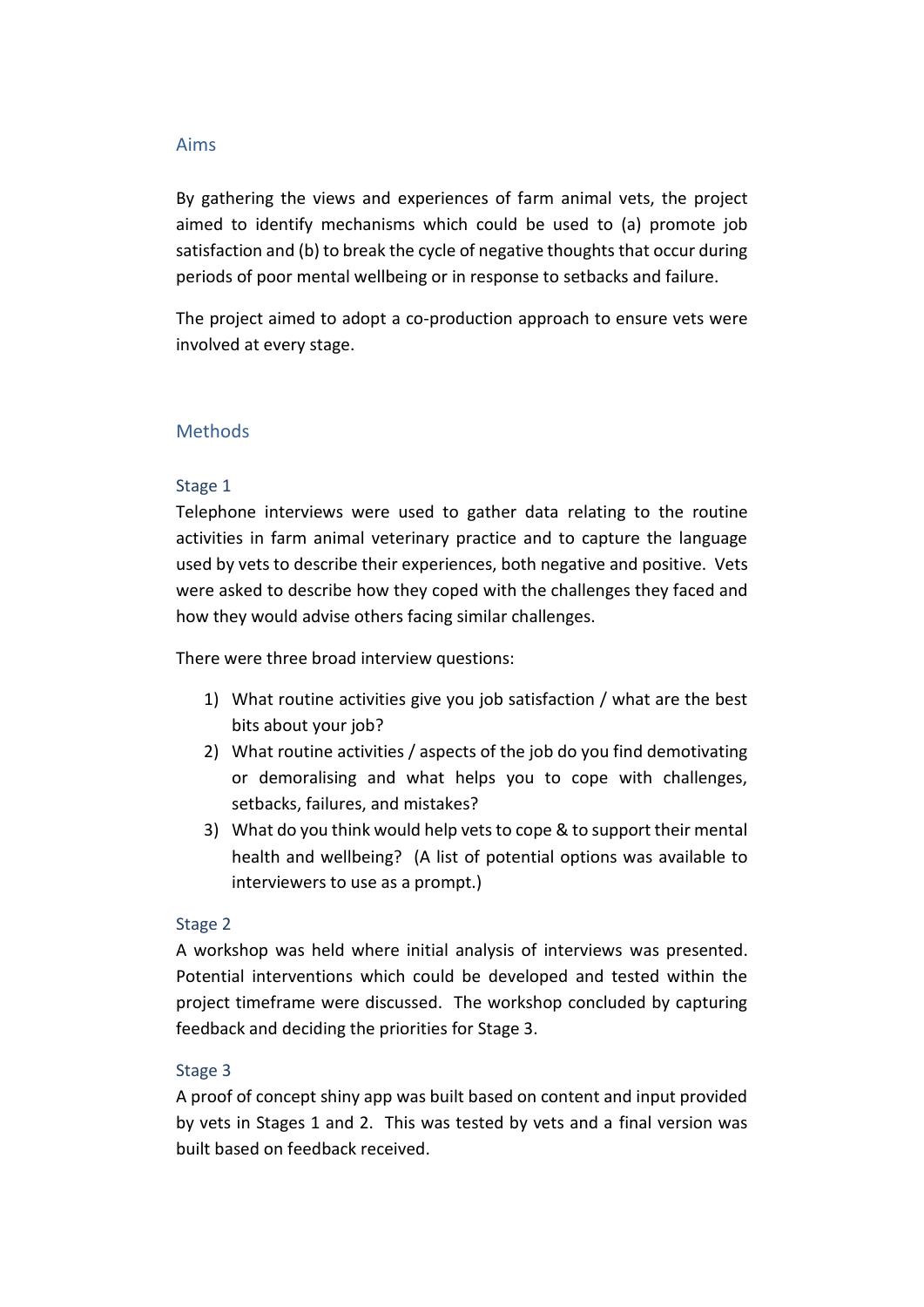#### <span id="page-7-0"></span>Results

The SRUC Social Science Ethics Committee gave approval for the study.

# <span id="page-7-1"></span>Stage 1 INTERVIEWS

Recruitment of participants for interviews included the use of direct messages on Twitter, email and phone contact with vets who previously indicated a willingness to participate and through 'sign up' fliers at the BCVA Congress in October 2019. In addition, some veterinary practices and groups of farm veterinary practices shared information about the project to their staff.

A total of 85 individual expressions of interest were received and information about the project provided to each. 32 interviews were consented for, and 31 were successfully arranged. The majority of participants were male (n=18/31).

Vets were not asked about their current employment status or location but many shared this information during their interviews. All but one of the participating vets were based in the UK; one vet was currently working abroad but had previously worked in the UK. Most were currently working in farm animal practices, some were in mixed practice, others had retired or were working for government agencies or industry.

The interviews were undertaken and recorded<sup>2</sup>, transcribed<sup>3</sup> and thematically analysed<sup>4</sup> using nVivo software. Three interviews were just under half an hour, most were between 30 and 60 minutes, four lasted over 1 hour.

# <span id="page-7-2"></span>Stage 2 WORKSHOP

Data from research interviews were presented under the following categories:

- Experiences of job satisfaction
- Experiences of challenges
- Experiences of not coping / negative experiences
- Experiences of coping and advice to others.

<sup>2</sup> Kate Stephen & Madeleine Henry

<sup>3</sup> Jo Baughan

<sup>4</sup> Kate Stephen & Jo Baughan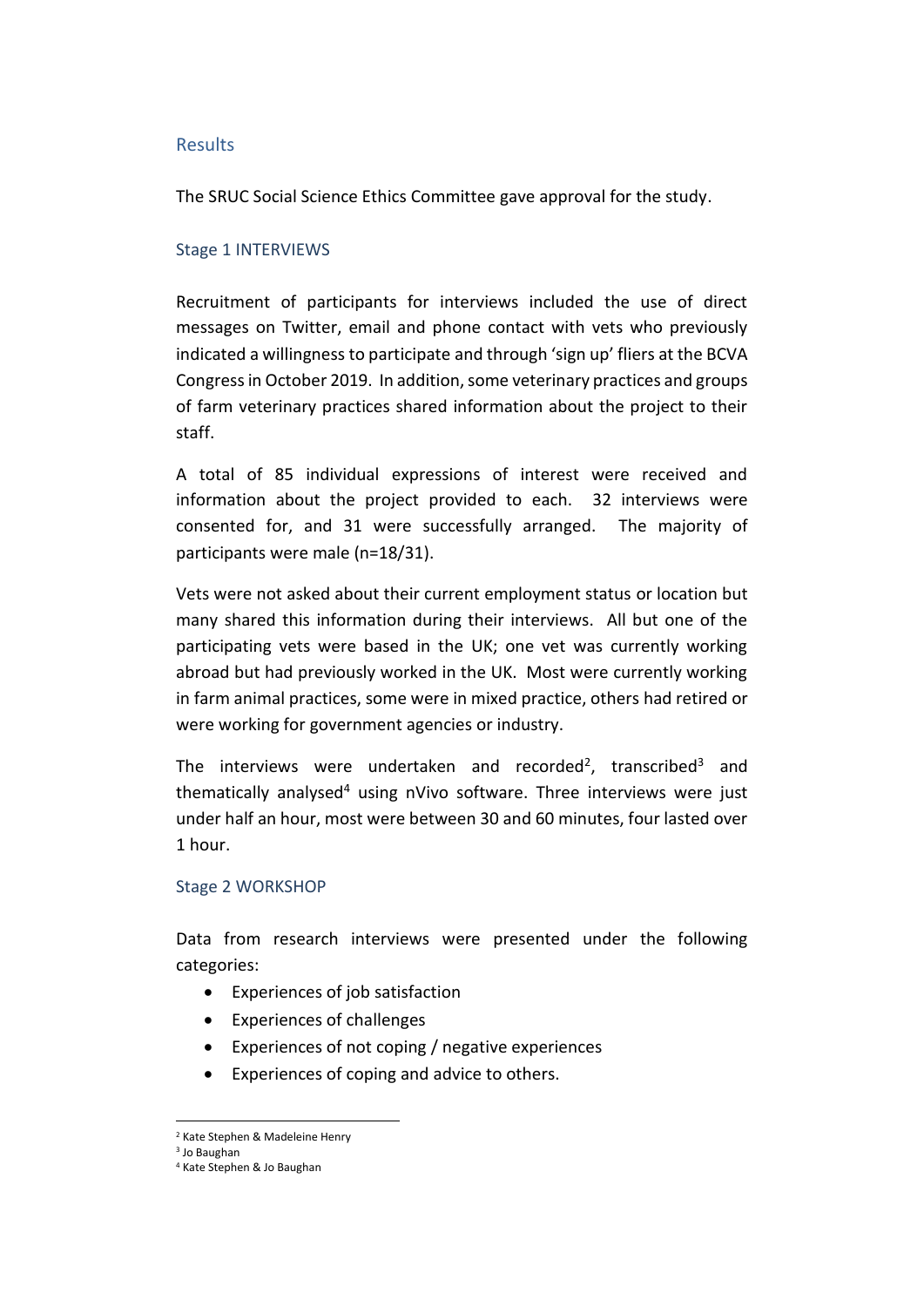Workshop participants were asked to write (post it) notes to express their responses and views about each of these categories, as they were discussed. The post it notes were then attached to a relevant flip chart sheet adhered to the wall. This facilitated participants' feedback efficiently and discreetly.

During the workshop, interventions which had been discussed or suggested by vets during the telephone interviews were presented. These included the options presented in Table 1 below, some of which were considered by the project team to be beyond the scale and remit of this project.

*Table 1 Suggested options for interventions that would help farm vets which were considered to be beyond the project's scale and remit.*

- Develop a fully developed mobile phone app
- Provide an interactive regional map of anonymised on-duty vets (with communications option)
- Provide clinical checklists to assist vets to prepare / refresh their memory ahead of a farm visit or to reflect logically when there are negative outcomes
- Encourage management training for practice partners
- Work towards a profession-wide acceptance of H&S standards and facilities on farms for vets
- Work towards a profession-wide acceptance of working time guidance / limitations for vets
- Address gender bias in veterinary school recruitment
- Ensure adequate farm experience for would-be farm vets
- Acknowledge and address the gender pay gap
- Address negative attitudes to maternity leave
- Work towards a profession-wide acceptance of minimum standards of staffing levels, on call and rota management

The following options were discussed in more detail: A) The development and provision of podcasts which could be accessed en route to and from farms, B) The provision of a mechanism to recognize the individual contribution of vets to the bigger picture (disease eradication), C) The provision of self-administered standardised questionnaires to test and raise self-awareness of symptoms of stress, anxiety or depression, D) The provision of advice from other vets about coping strategies, E) Proof of concept for Interactive regional map of anonymised on-duty vets (with illustration of communications option).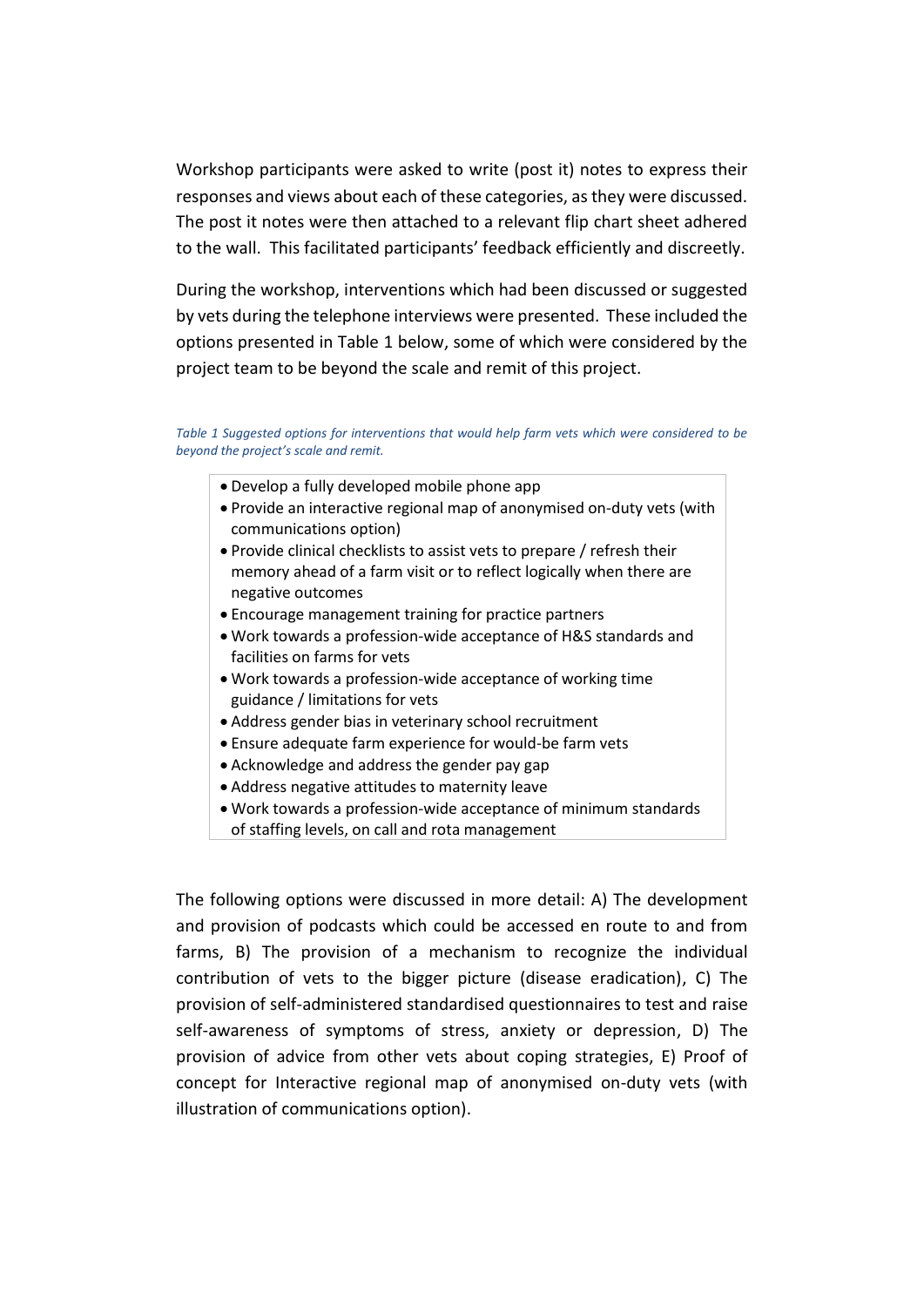There was a recognition that the project had limited resources and was therefore unable to tackle many of the underlying issues which were considered to be the root cause of poor mental health, particularly in younger vets. This was a source of considerable frustration amongst the workshop participants. However, there was a consensus that the data collected was rich and should be used as a basis to influence change.

The steer / guidance from workshop participants related to 'what not to do' and 'what to focus on in Stage 3 of the project'. It was agreed that there was no need for further interviews; information was likely to be at saturation point so further interviews would not necessarily glean new insight. In order to avoid negative impacts on those already struggling, it was agreed that simplistic solutions (which only focus on the positives, without acknowledging the negatives) should not be provided. It was agreed not to provide self-diagnosis stress scales which may result in vets withdrawing further rather than seeking support. Modelling of economic/epidemiological impact was not felt to be useful as it would not capture many of positives (associated with job satisfaction) and was likely to bias in favour of practices with large farms as clients.

The workshop concluded by making some recommendations on the future focus for Stage 3 and post-project. Workshop participants were interested in the idea of podcasts with vets recounting experiences of negative outcomes and mistakes, both serious and amusing. An online resource which made telephone interview quotes by vets more widely available was also felt to be useful. In addition, workshop participants suggested the use of audio quotes – based on the recordings of vets' comments in interviews. Finally, the workshop concluded that an interactive map of on duty or on call vets was a positive method of reinforcing the notion that individual vets on call in remote rural geographies outwith office hours and through the night were not alone, but part of a farm vet workforce. As a result, the creation of a 'mock-up' of an interactive regional map was recommended.

As interview data was considered to be a valuable resource, further analysis and dissemination of results through the wider veterinary and farming community was recommended. This was considered to have the potential impact of changing culture and addressing some root causes of poor wellbeing.

Workshop conclusions and recommendations informed the development of Stage 3 of the project.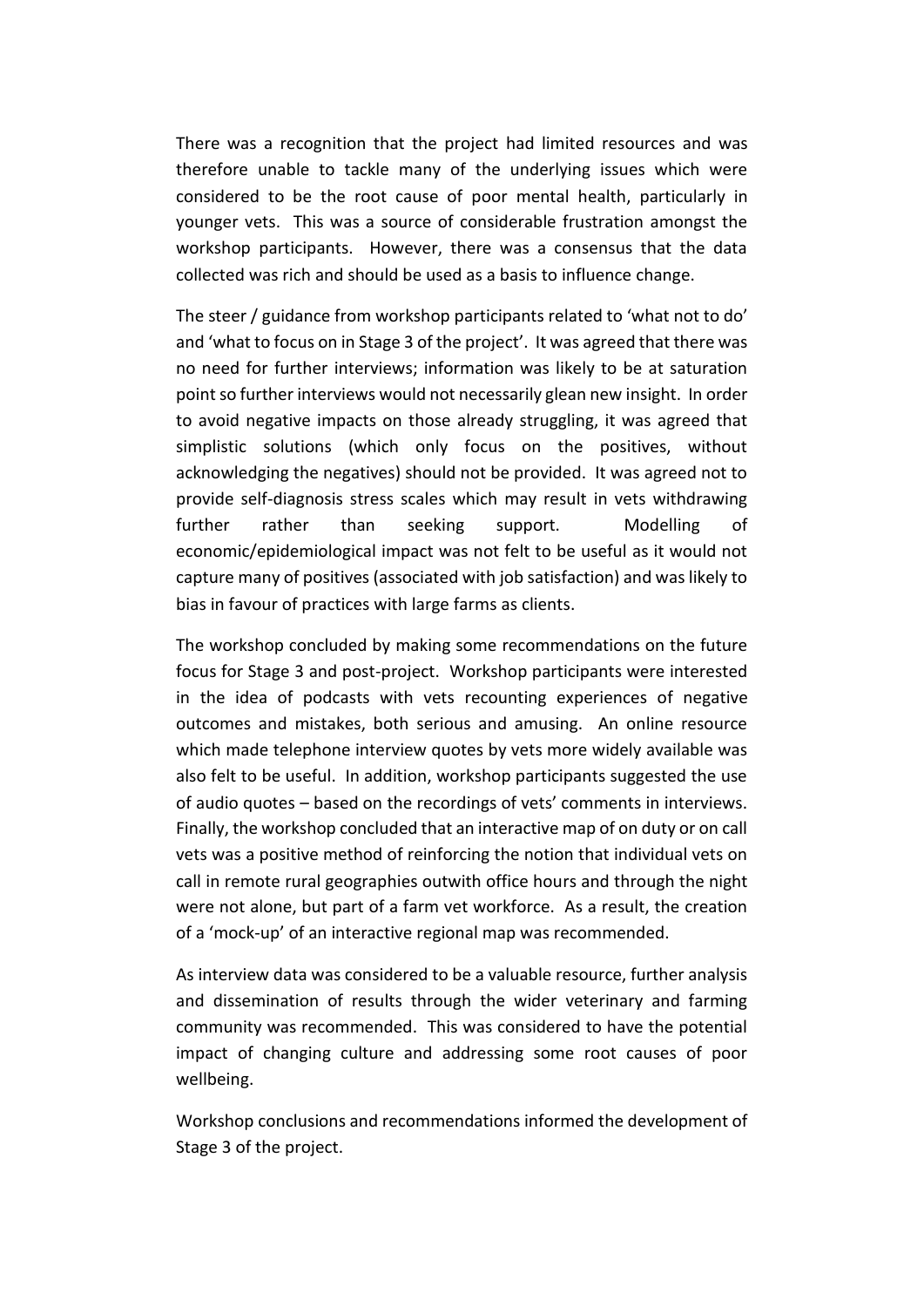#### <span id="page-10-0"></span>Stage 3 WEB-BASED MATERIALS

In response to the guidance and steer given by workshop participants, a test sample of materials was developed which incorporated some of the data from the interviews and could be used as a proof of concept for what vets would find useful. This was tested by vets and a final version was built based on feedback received.

#### **Web-based materials are available at: [www.howfarmvetscope.co.uk.](http://www.howfarmvetscope.co.uk/)**

The link to project resources will be disseminated to project participants, project stakeholders, those who have expressed an interest in / support for the project, and via social media.

The web materials were built using open source software by Dr Andrew Duncan, a member of the SRUC project team. A domain name and SSL certificate were purchased to ensure that the resources will be safely available until at least until August 2023 at [www.howfarmvetscope.co.uk](http://www.howfarmvetscope.co.uk/) .

We have tried to follow EAST principles, easy, attractive, social and timely (Service et al., 2015) and a person-based approach (Yardley et al., 2015) in the development and presentation of the online materials.

There are three main sections for web materials: A) quotes from vets, B) map, and C) other options. The weblink also includes information about the project, funding, and support for vets. This includes information about mental health and wellbeing support services, including 24-hour support for suicide prevention, such as the helpline provided by Vetlife (Bartram et al., 2010).

# A) QUOTES FROM VETS

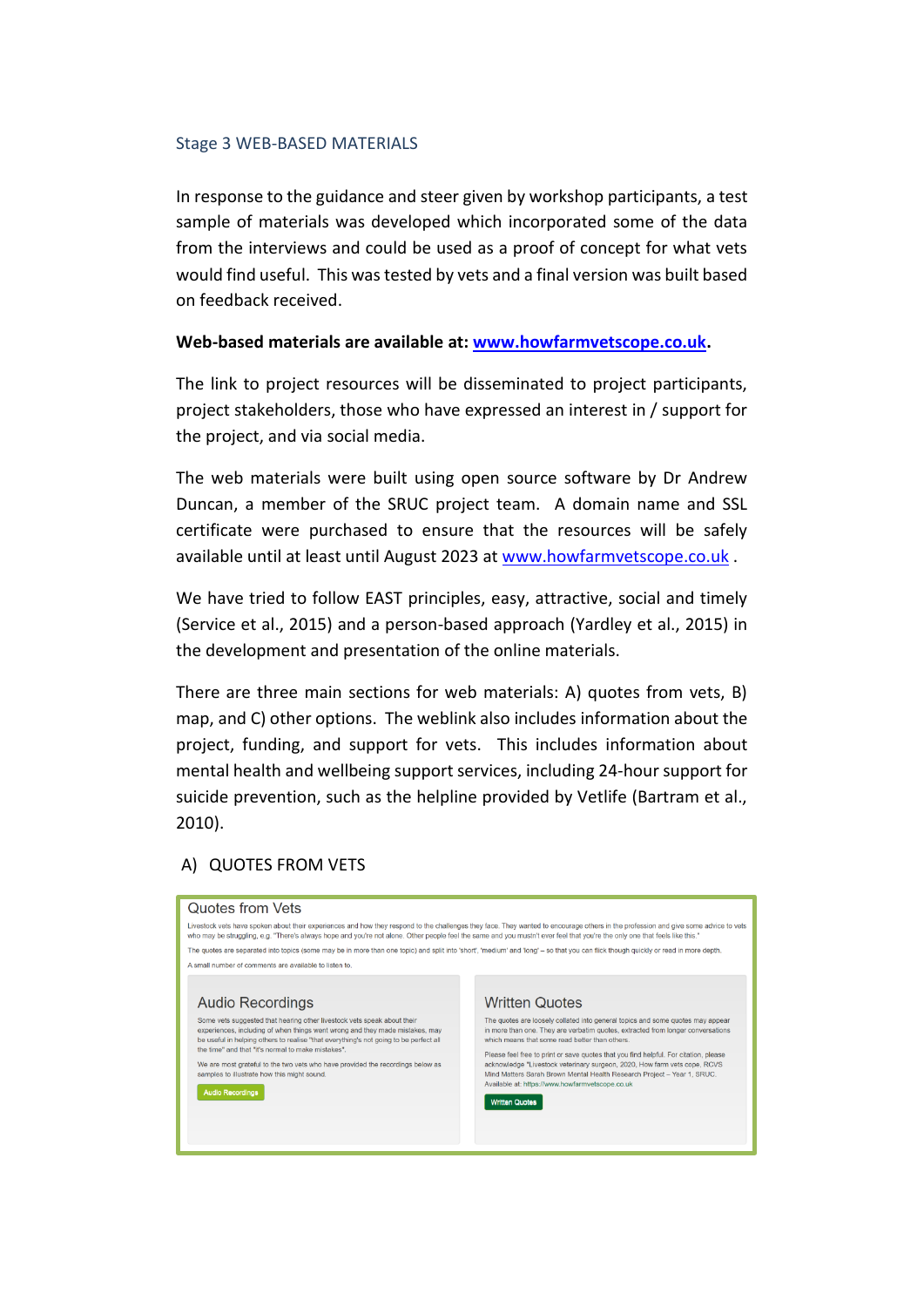'Quotes from vets' are mainly provided as written quotes with a small number of audio quotes.



Written quotes have been presented as short (10-30 words), medium (30- 80 words) and long (>80 words) to provide options for vets to flick through quickly or read in more depth.

| <b>Short Reads</b>                                     | <b>Medium Reads</b>                                 | Long Reads                                                    |
|--------------------------------------------------------|-----------------------------------------------------|---------------------------------------------------------------|
| These short reads are between 10 and 30 words<br>long. | These medium quotes are between 30 and 80<br>words. | For a longer read, try these quotes of more than 80<br>words. |
| <b>Short Reads</b> »                                   | Medium Reads »                                      | Long Reads »                                                  |
|                                                        |                                                     |                                                               |

Quotes have been organised under the following categories; some quotes may appear in more than one category.

- Acceptance and moving on
- Advising farmers
- Asking for help and support
- Being appreciated
- Being appreciated by farmers, or not ...
- Being busy, work satisfaction and learning
- Being part of a team
- Dealing with difficulties and conflicts
- Exercise, keeping fit, playing sport
- Family and partners
- Fun and team building
- Giving and getting support in a team
- The good thing about farmers
- How to engage with farmers
- Integrating into a community
- Joking and humour
- Knowing that it's not just you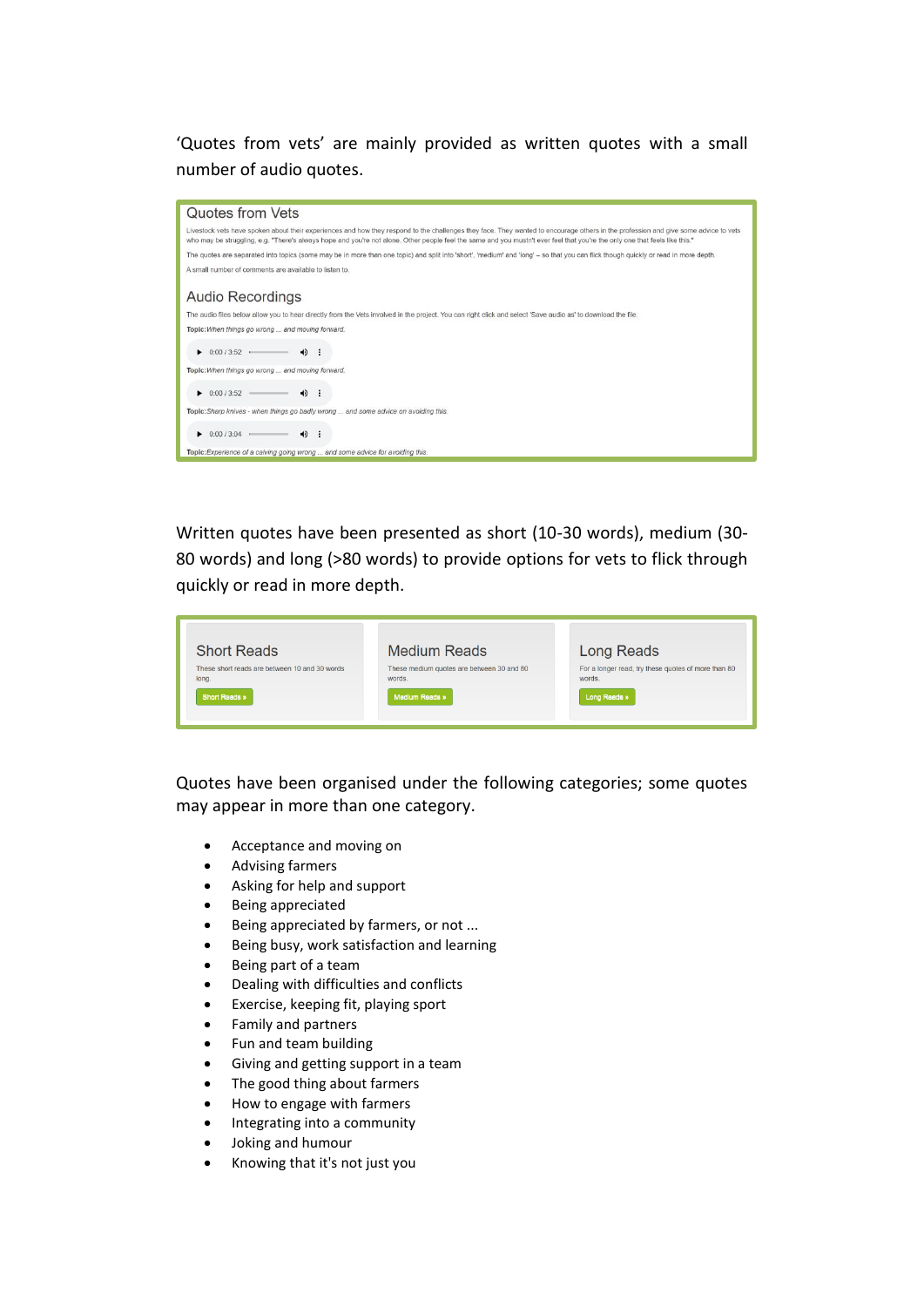- Making Mistakes
- Managing Time and expectations
- Music, Podcasts and the on call Map
- Outdoors and hobbies
- **Perspective**
- Sleep
- Speak to somebody
- Supporting other and younger vets
- Switching off
- Time out, breathing exercises, relaxation
- Vet-farmer relationships
- When something goes wrong

#### B) MAP

Data provided by farm vets in this project indicate that individuals can feel lonely and isolated, not least when they are on call during the night. This map illustrates what could be developed in a future project.

If permissions were given by app users, the map would show the vets on duty and / or on call in the various regions of the UK. An additional feature might be possible to allow app users to connect with each other (message or chat).

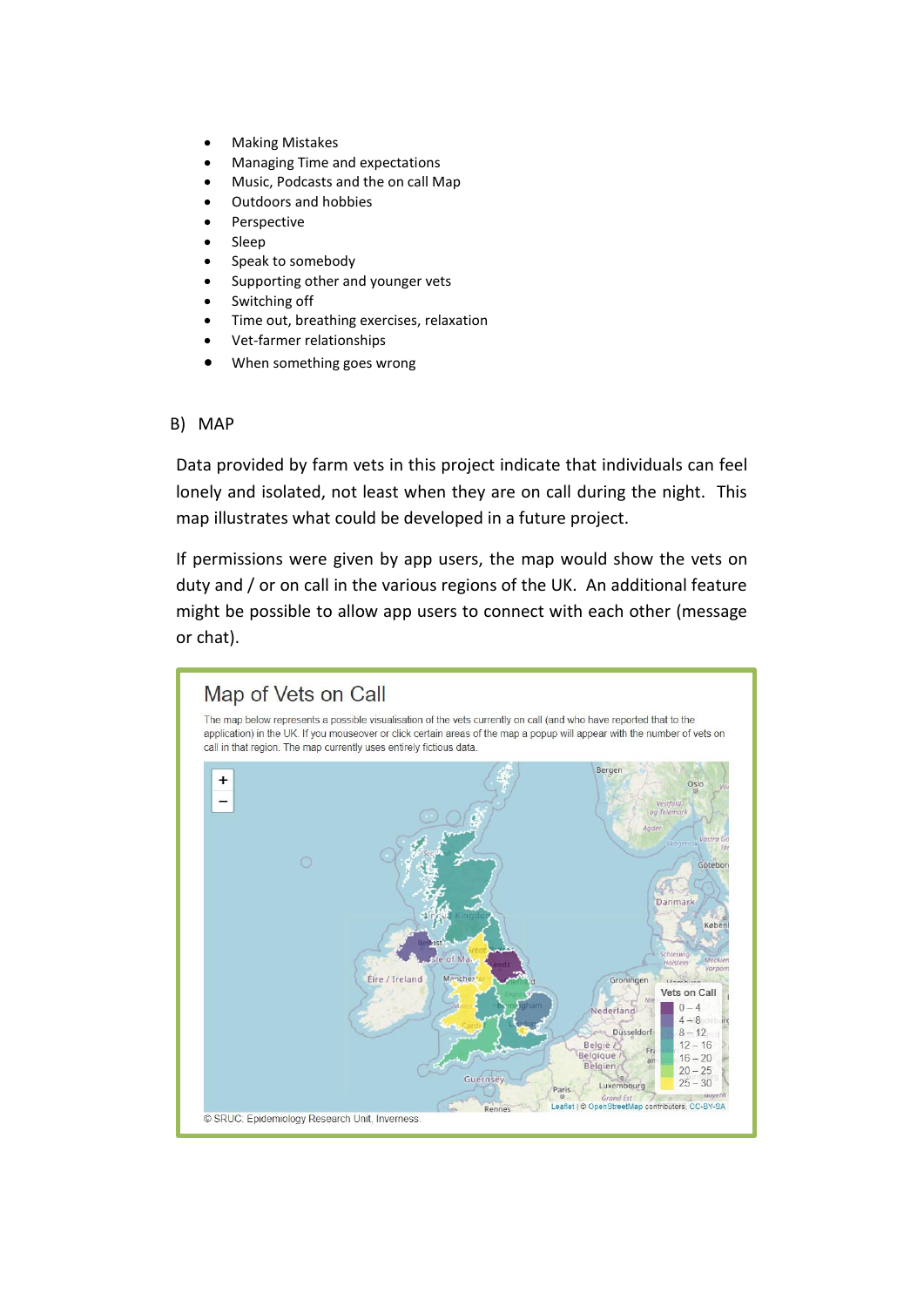# C) OTHER OPTIONS

Farm vets suggested a range of other options for how they coped which they recommended for others. These included listening to podcasts and music. These podcasts and playlists have been selected to illustrate what farm vets listen to when they want to be distracted.



# <span id="page-13-0"></span>Post Project Stage

Based on workshop recommendations for project data to have an impact beyond the limitations of this project, the project team have committed to writing up articles and journal papers post project. The team will discuss with stakeholders the further development of materials which could be provided on a downloadable app for livestock vets.

For more information about the project and post project plans, please contact Dr Kate Stephen, SRUC An Lochran, Inverness Campus, INVERNESS IV2 5NA. E: [kate.stephen@sruc.ac.uk](mailto:kate.stephen@sruc.ac.uk)